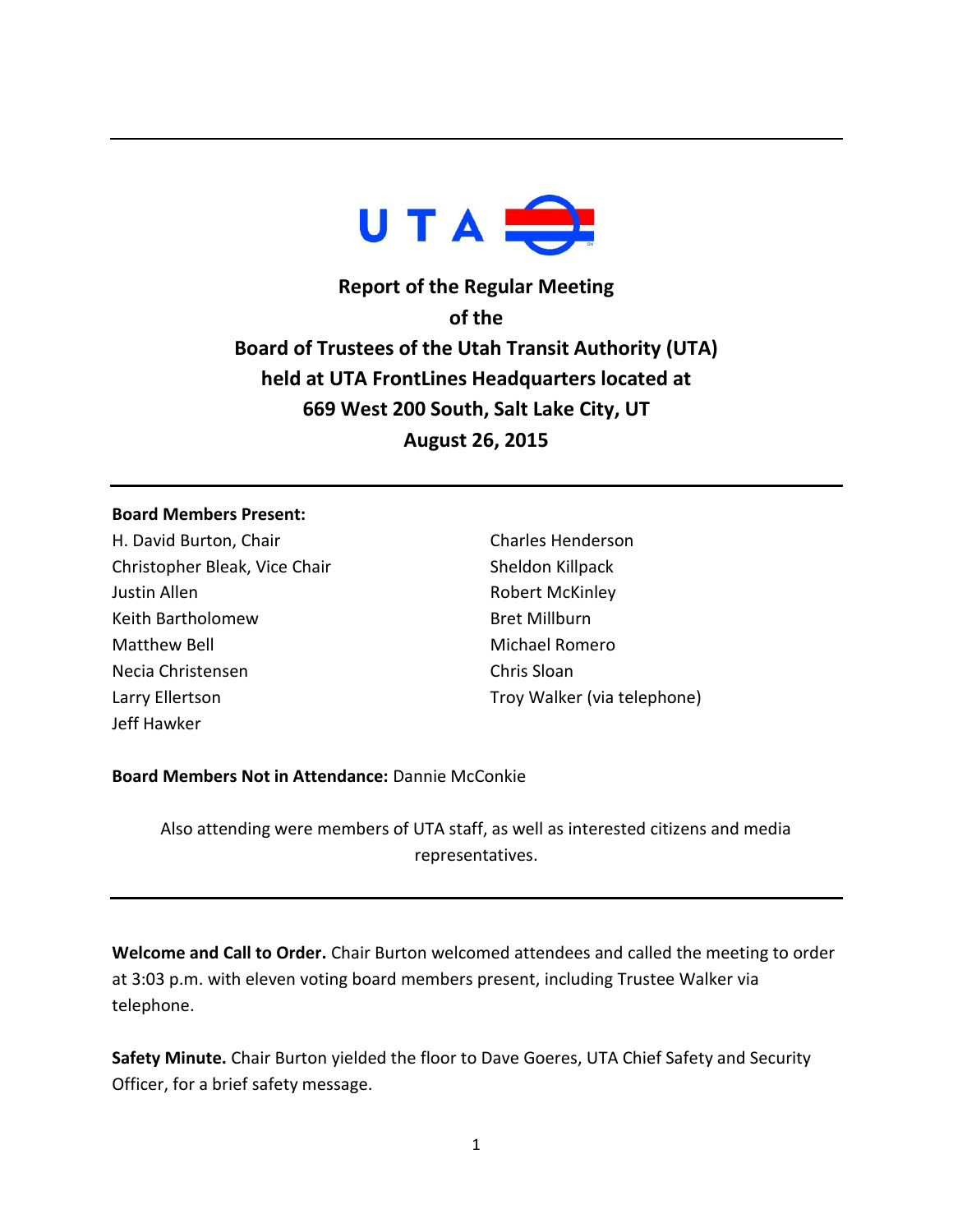Trustee Allen joined the meeting at 3:11 p.m. Trustee Henderson joined the meeting at 3:23 p.m.

**Public Comment.** Public comment was given by Linda Johnson, Tammi Diaz, Christopher Stout, George Chapman, Phil Sarnoff, and Sel Heidel.

Chair Burton recognized Andrew Gruber, Executive Director of the Wasatch Front Regional Council, and Andrew Jackson, Executive Director of the Mountainlands Association of Governments, and requested they offer comment.

## **Action Items.**

**R2015-08-02 – Michael Allegra Recognition of Service.** Vice Chair Bleak read the resolution. A motion to approve the resolution was made by Trustee Christensen and seconded by Trustee Henderson. The motion carried by unanimous consent with thirteen aye votes, including one aye vote from Trustee Walker via telephone.

**R2015-08-03 – Appointing of Jerry Benson as Acting General Manager/President/CEO.**  Jayme Blakesley, UTA General Counsel, read the resolution. A motion to approve the resolution was made by Vice Chair Bleak and seconded by Trustee Bartholomew. The motion carried by unanimous consent, including one aye vote from Trustee Walker via telephone.

**R2015-08-04 – Outlining Intended Use of Funds if Proposed Local Option Sales Tax Is Approved.** Trustee Henderson summarized the resolution. A motion to approve the resolution was made by Trustee Henderson and seconded by Trustee Bell. Discussion ensued. The motion carried by unanimous consent, including one aye vote from Trustee Walker via telephone.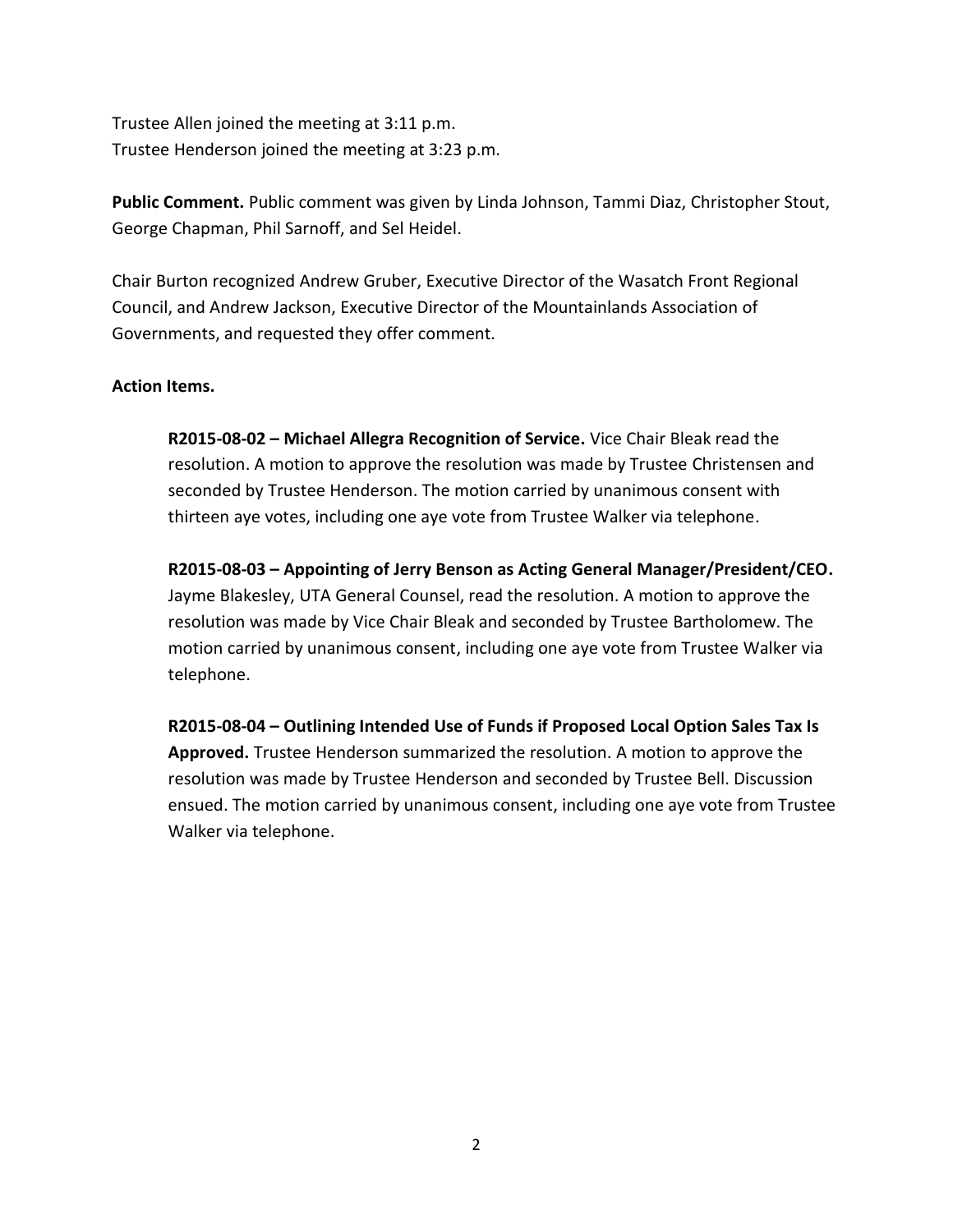**President/CEO Report.** Michael Allegra, UTA President/CEO, delivered his monthly report, which included the following topics:

- Safety
- Informational comments on local option sales tax
- Social media
- Ridership
- The signing of the Mountain Accord
- The Association of General Contractors Marvin Black Partnering Award for work on the Draper TRAX extension

**Closed Session.** Chair Burton indicated there was a matter related to real property to be discussed in closed session. A motion to move into closed session was made by Trustee Henderson and seconded by Trustee Christensen. The motion carried by unanimous consent and the board moved into closed session at 4:00 p.m.

Trustee McKinley joined the meeting during closed session at 4:05 p.m.

**Open Session.** A motion to return to open session was made by Trustee Henderson and seconded by Trustee Romero. The motion carried by unanimous consent and the board returned to open session at 4:49 p.m.

**Action Taken Regarding Matters Discussed in Closed Session.** A motion that the board authorize the disposition of the joint development property by the general management staff subject to the matter which was discussed in closed session subject to the completion of the review and endorsement of the financial plan and agreements by the authority's accounting and financial staff, legal staff and the independent internal reviewer; approval of the financial plan and agreements by the authority's executive staff; and approval of the development agreement by the board's Planning and Development Committee and the board; and approval of the financial plan and the agreements by the board's Planning and Development Committee was made by Trustee Henderson and seconded by Trustee Christensen. The motion carried by unanimous consent with fourteen aye votes, including one aye vote from Trustee Walker via telephone.